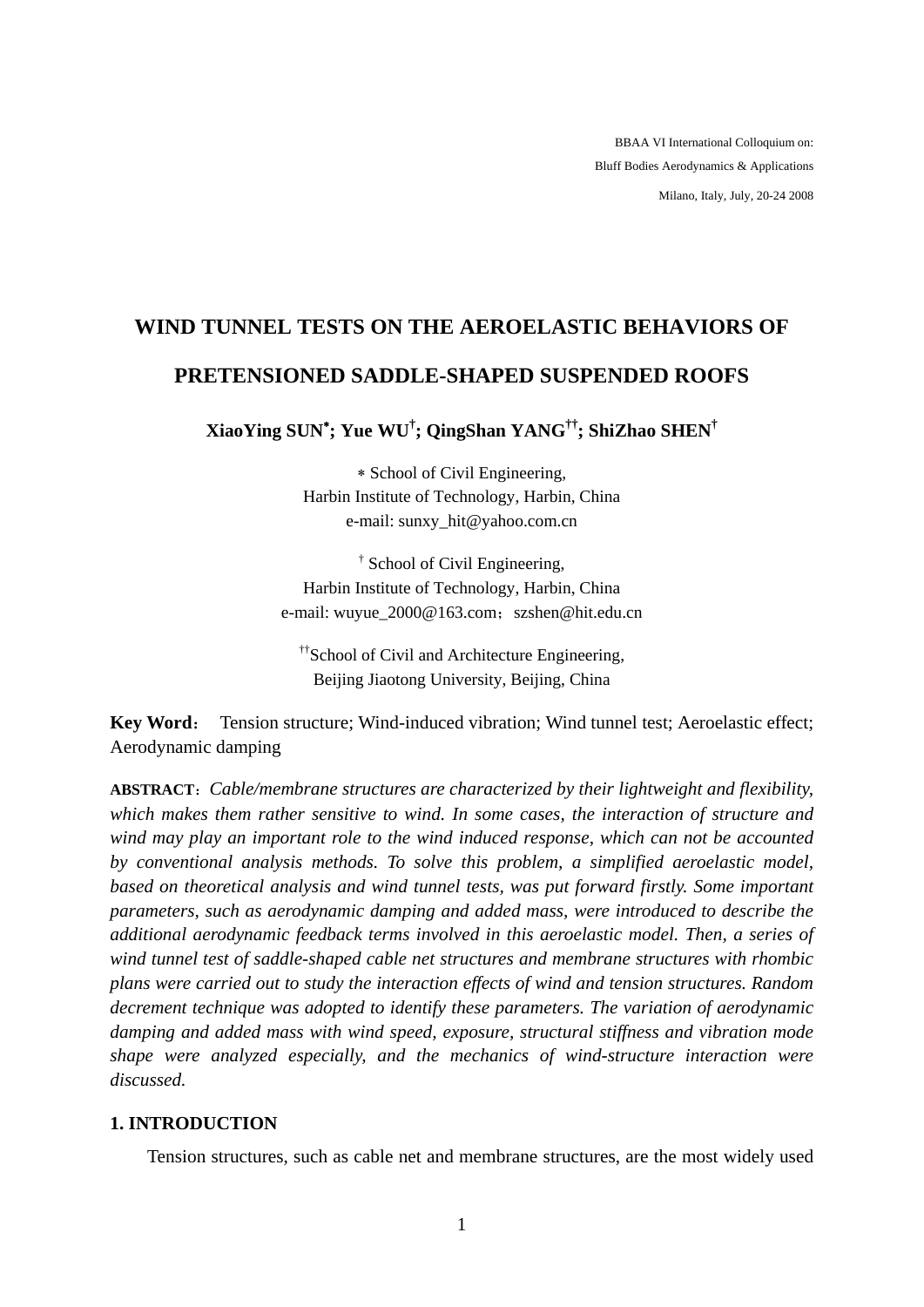long-span tension structures. As being characterized by lightweight and flexibility, they are highly susceptible to the wind action. How to determine the aerostatic and aerodynamic response due to the wind action is a major concerned problem for the design of tension structures. Up to now, comprehensive studies have been performed, but the mechanism of wind-induced vibration of membrane structures has not been recognized in enough detail (Kassem1992, Kimoto and Kawamura 1986, Daw and Davenport 1989,H. Kawai 1999). The main reasons lie in two aspects: one is the strong geometrical nonlinearity, which make the dynamic characteristics of tension structures are obviously different from those of bridges and high-rising buildings, so traditional methods of random vibration analysis in frequency domain can not be used directly. The other reason is the weak local rigidity, which can make membrane structures produce rather large vibration under wind excitation. Sometime, these large vibrations can even affect the surrounding fluid field remarkably; that is to say, the wind-structure interaction or the aeroelastic effects can not be neglected. To solve this problem, a simplified aeroelastic model, based on theoretical analysis and wind tunnel test, was put forward firstly. Some important parameters, such as aerodynamic damping and added mass, were introduced to describe the additional aerodynamic feedback terms involved in this aeroelastic model. Then, a series of wind tunnel test of saddle-shaped cable net structures and membrane structures with rhombic plans were carried out to study the couple effects of wind and tension structures. Random decrement technique was adopted to identify these parameters. The variation of aerodynamic damping and added mass with wind speed, exposure, structural stiffness and vibration mode shape were analyzed especially, and the mechanics of wind-structure interaction were discussed.

#### **2. SIMPLIFIED AEROELASTIC MODEL METHOD**

The dynamic response of structures under wind action can be described by the equation of motion:

$$
M_s x + C_s x + K_s x = F\left(t, x(t), x(t), x(t)\right)
$$
\n(1)

Where  $M_s$ ,  $C_s$  and  $K_s$  are the matrix of structural mass, damping and stiffness, respectively.  $F(\cdot)$  characterizes the wind load actions, which is the function of time t, structural displacement vector  $x(t)$  and its time derivatives. It means that the wind force in a particular turbulent flow field at time t depends on the collective action of flow induced forces on structural surface and the effects of the motion of structure.

Progress is difficult without some simplifying assumptions. It is common to assume that the motions of the structures do not appreciably change the wind-induced field or the aerodynamic input. In other words, the aerodynamic forces on a moving structure are the same as those on a static or stationary one of identical external geometry. For most cases,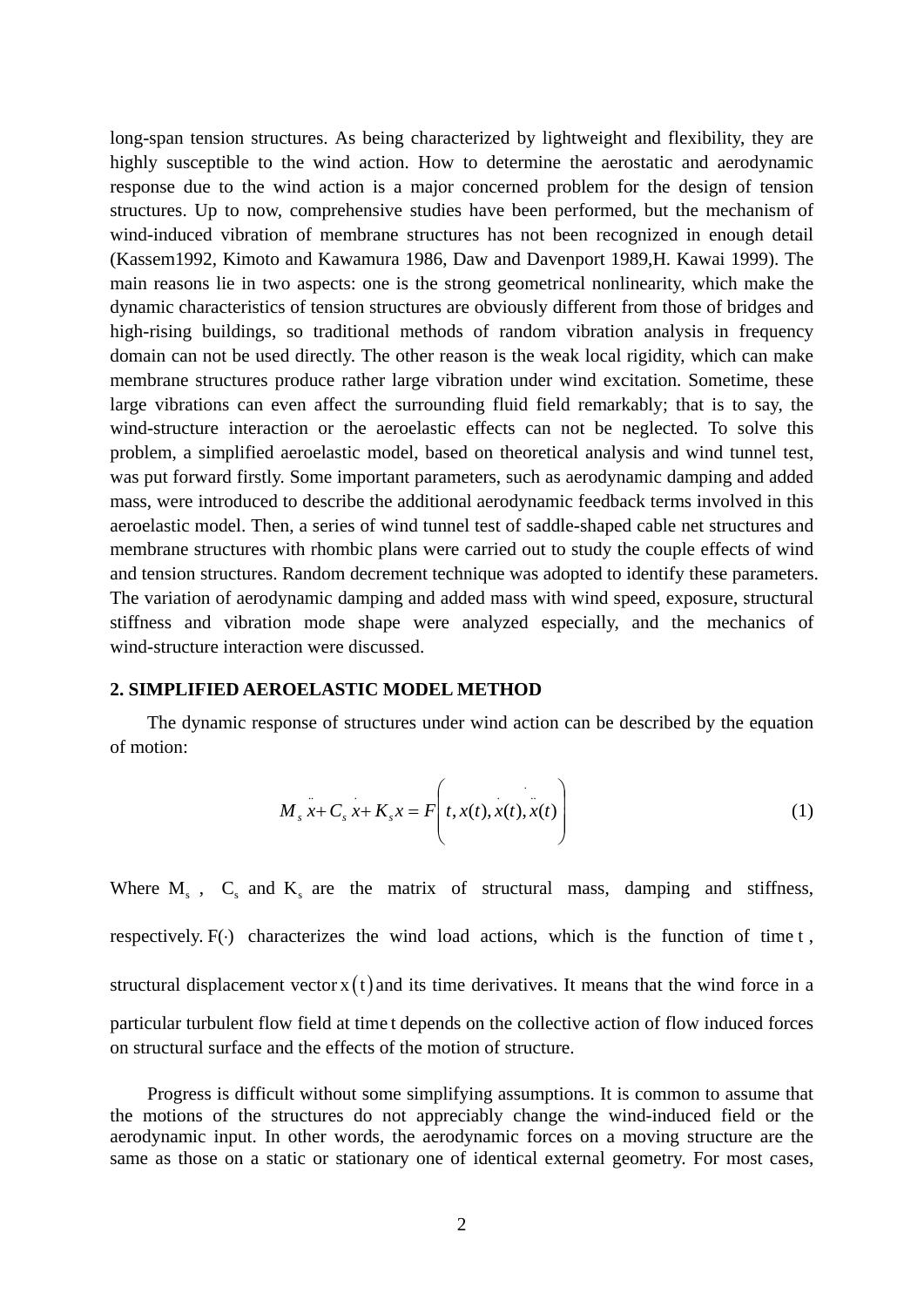these pseudo-static aerodynamic forces provide good approximations. Beside the pseudo-static assumption, the strong correlation assumption is also important for simplification. Here, the strong correlation means that the structural response is mainly caused by the component of vibration-induced forces which natural frequencies are close to the structural response in frequency domain.

Based on these two assumptions, the formula (1) can be decoupled into four parts, which capture the effects of  $t, x(t), x(t)$  and  $\dot{x}(t)$  respectively. Then, we can deduced the equation of simplified aeroelastic model as follow:

$$
(M_s + M_a)x + (C_s + C_a)x + (K_s + K_a)x = p(t)
$$
\n(2)

where  $M<sub>a</sub>$  is called added mass, it represents the air mass being accelerated by the

motion of the structure;  $C_a$  is called aerodynamic damping, it represents the energy exchange between external pressure and structural motion, if this term is negative, aerodynamic instability can arise;  $K_a$  is called aerodynamic stiffness, it represents the compressibility of the internal air space, arising from the deformation of structural surface.  $K<sub>a</sub>$  is important to those airproof structures, such as air supported membrane structures, and can be neglected for the other cases. The sources of these three terms are depicted in Fig. 1.



Fig. 1 Sketch of additional aerodynamic feedback terms (Daw and Davenport1989)

In the simplified aeroelastic model, the fluid and structure can not be considered specially but as a whole system, and relate the aerodynamic forces with structure motion by mathematical model. However the added aerodynamic forces term can not be accounted by conventional analysis methods but by wind-tunnel test because of the complexity of flow around cable/membrane structure.

## **3. AEROELASTIC MODEL WIND-TUNNEL TEST**

To determine the magnitude of added mass and aerodynamic damping, Wu et al (2003,Shen and Wu, 2002. Wu andWang et al. 2002) carried out a series of wind tunnel tests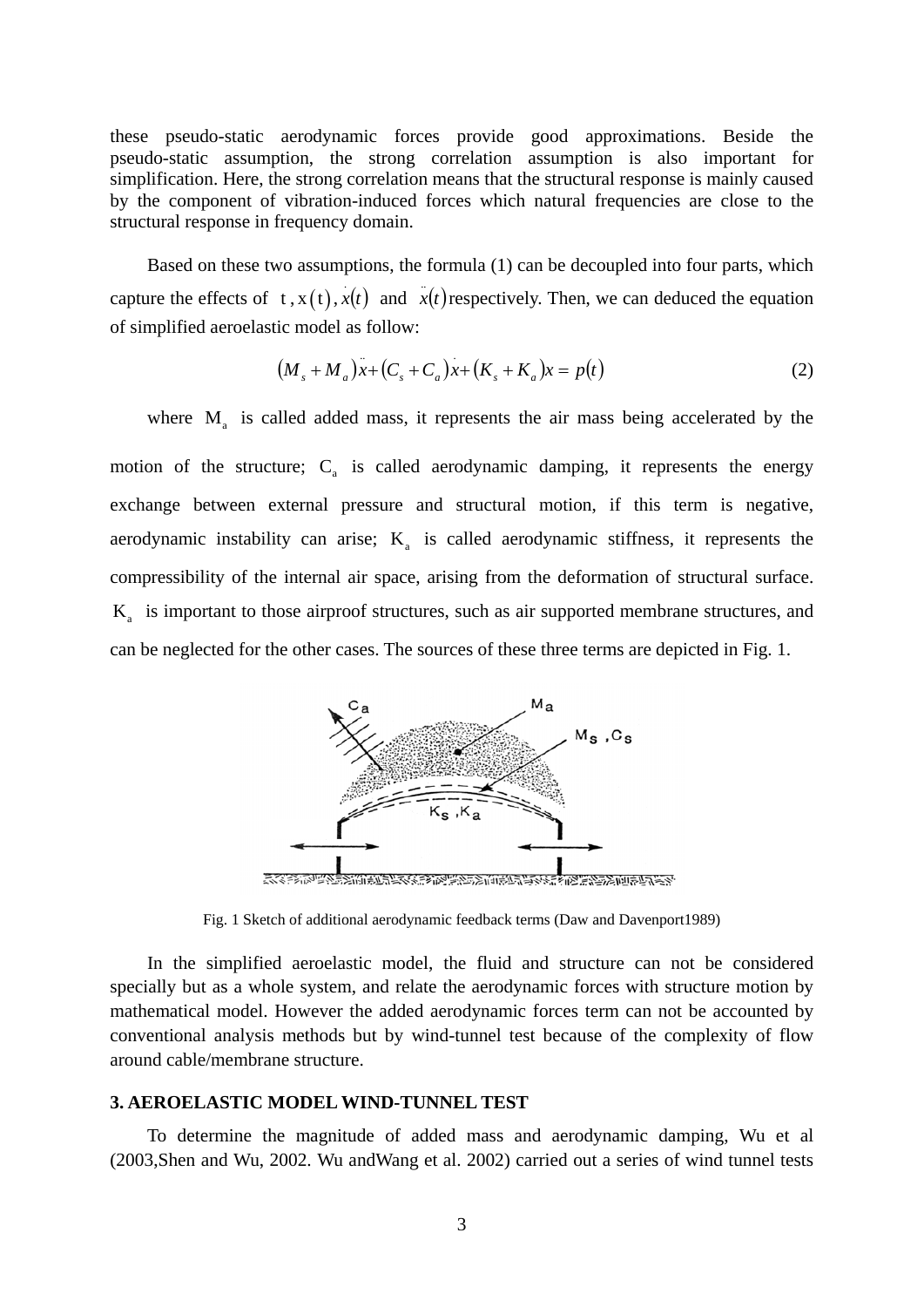of saddle-shaped cable net structures and membrane structures with rhombic plans.



Fig.2 Sketch of elevation view and measuring points

#### **(1) Model fabrication**

The two saddle-shaped models were designed. Geometric scale is 1:50, model span is L=60cm, the prestressing force of membrane is 0.5N/cm; the rise-span ratio of Model-1 is  $1/12$ , natural frequency is 11.5Hz; the rise-span ratio of Model-2 is 1/8, natural frequency is 14.7Hz. The material of membrane adopts waterproof cloth. Sketch of elevation view and measuring points of structure are depicted in Fig. 2. It is emphasized that the model parameters mentioned above take into account the similarity ratio of kinematics and dynamics.

The tests were performed in the TJ2 wind tunnel in TongJi University. Pressure measure system adopted SPC-3000 electronic piezometer scanning valve. Vibration measure system adopted IVN306DF intelligence signal data acquisition and processing system. Measure results were real-time monitored by using HP35670 signal analytical apparatus. Nine subminiature touch acceleration sensors ZF-01 are equably arranged on the test model whose mass is 0.5g.

## **(2) Testing scheme**

#### ① **Pressure test of rigid model and flexible model**

- Objective: studying the influence to the flow characteristics around structure induced by wind-structure interaction.
- Method: measure pressure wind-tunnel test was performed on the rigid model and flexible model with the same geometric parameter. The influence to the wind pressure of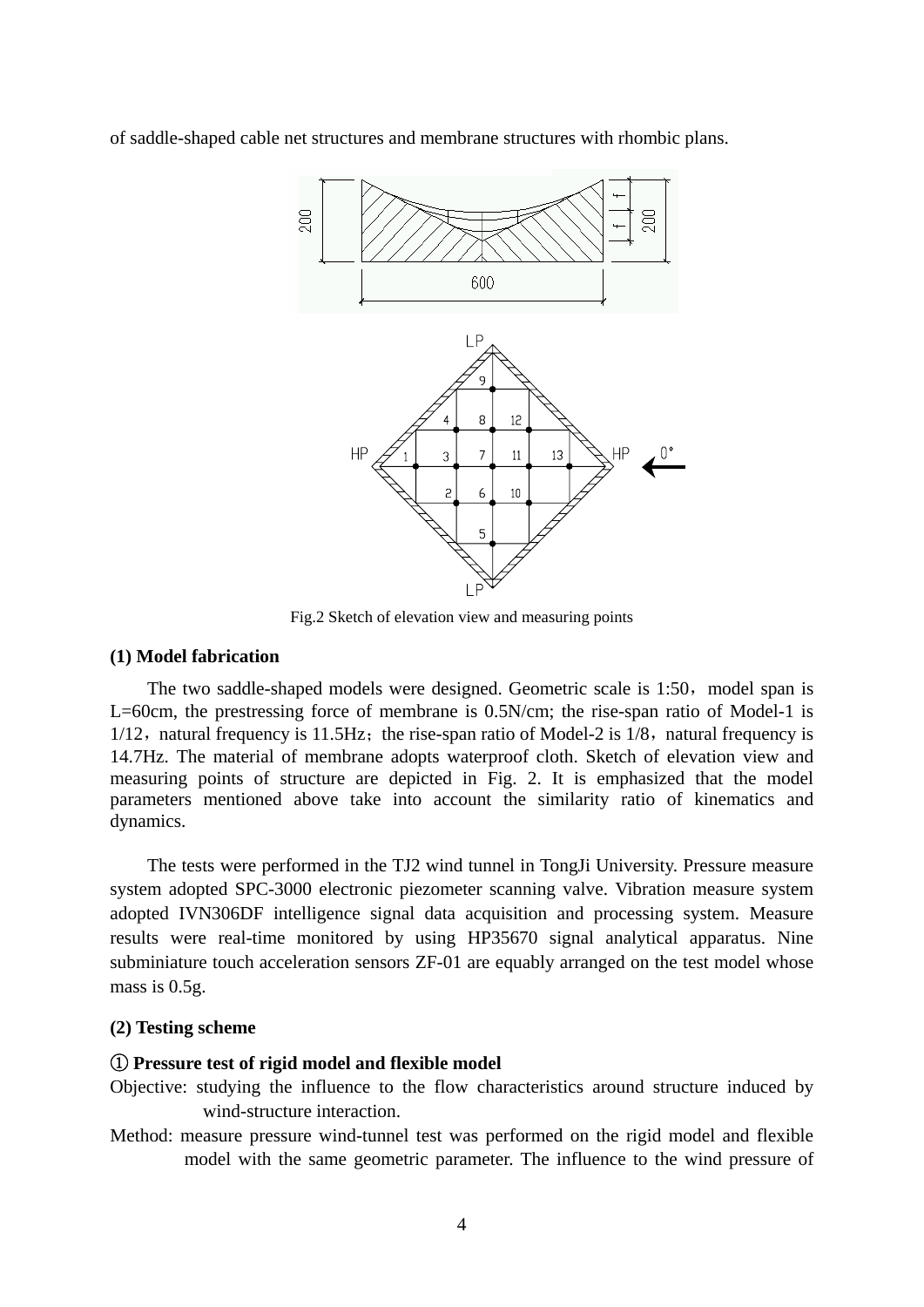structure induced by structure vibration was discussed by comparing the mean wind pressure and the RMS wind pressure on the model.

# ② **Vibration test of flexible model**

- Objective: studying the influence to the structure vibration characteristics induced by wind-structure interaction.
- Method: measure vibration wind-tunnel test was performed on the flexible model with the different wind velocity and wind direction The influence to the structure vibration characteristics induced by the added aerodymic forces was discussed. Random decrement technique was adopted to identify the added mass and the dynamic damping.

# **(3) Discussion of results**

## ① **Pressure test of rigid model and flexible model**

In order to discuss the influence to wind pressure distribution by structure vibration, Measure pressure test of rigid model and flexible model with rise-span of model is 1/8. The velocity of 9m/s,12m/s and 15m/s are adopted. Inflow is smooth flow with turbulence intensity is 0.5%. Wind direction of  $0^{\circ}$ , 45°and 90° are adopted, in which 0°presents the direction along two high points, and 90°presents the direction along two low points. Sampling frequency is  $300\text{Hz}$ , Sampling time is 60s.



Fig.3 Contours of mean pressure coefficients (upper) and RMS pressure coefficients (down) on rigid model

Fig.3 shows contours of mean wind pressure coefficients and RMS wind pressure coefficients on rigid model with rise-span is 1/8 under wind velocity of 12m/s in different wind direction. (1) For mean wind pressure, wind suction is dominant on the model. In the wind direction of  $0^0$ , there are local region with positive wind pressure on the backside of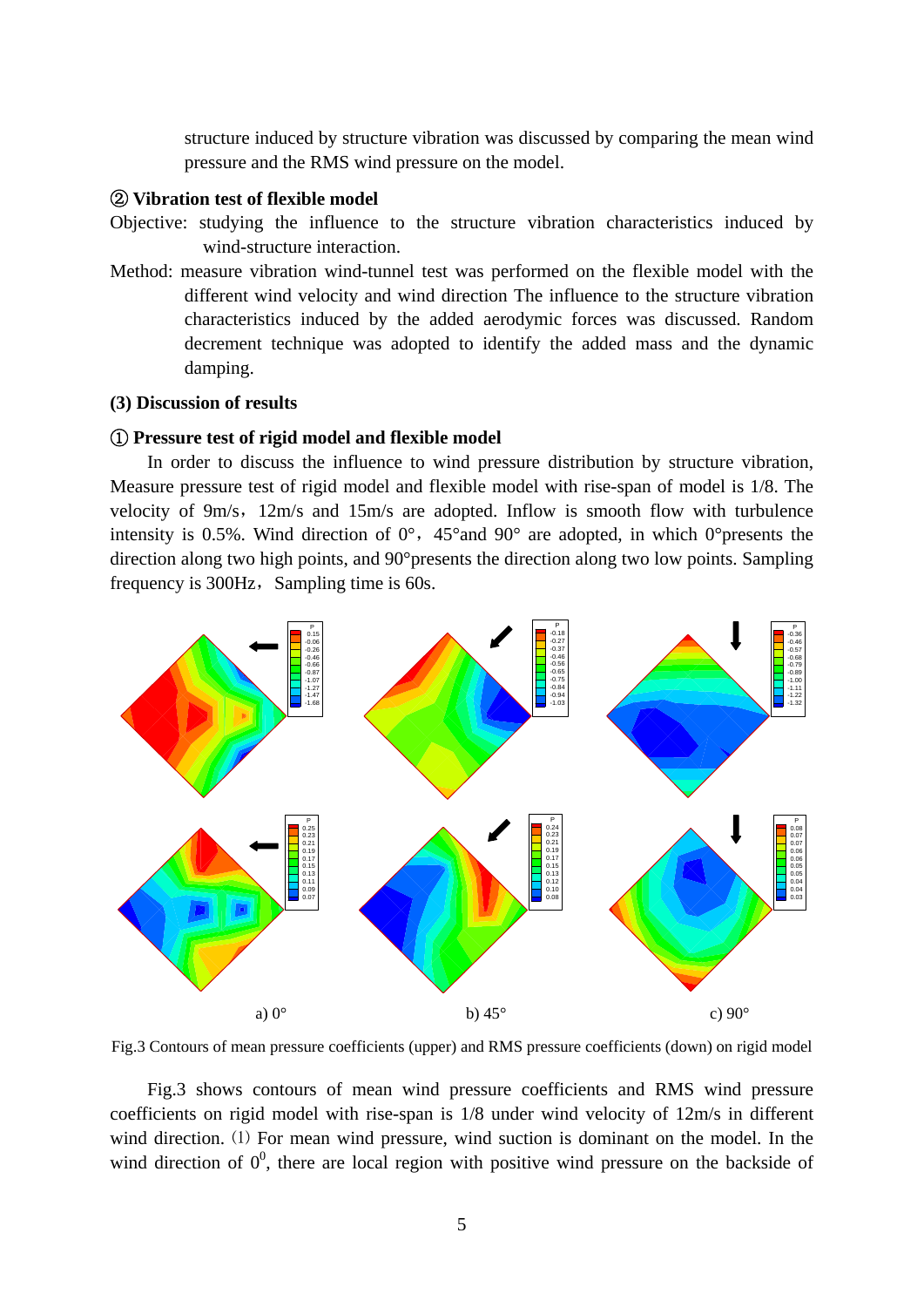model. The maximum of wind suction appear near the windward eave, in the wind direction of  $0^0$ , which approximately arrive -1.7. In the whole view of load-bearing, the whole wind suction on roof arrive maximal in the wind direction of  $90^0$ . (2) For RMS wind pressure, whose distribution is correlative with mean wind pressure in a certain extent, that is, the RMS wind pressure arrive maximal at the region of maximal wind suction, however, for absolute value, RMS wind pressure farther less than mean wind pressure, whose proportion is approximately 20%.



Fig.4 Contours of mean pressure coefficients (upper) and RMS pressure coefficients (down)on flexible model

Fig.4 shows contours of mean wind pressure coefficients and RMS wind pressure coefficients on flexible model with rise-span is 1/8 under wind velocity of 12m/s in different wind direction. Compared Fig.3 with Fig.4, the wind pressure distribution and numerical value on rigid model is similar to flexible model. It indicates the wind pressure distribution is influenced by macroscopical dimension, however, the change of local shape of structure have little influent large scale vortex. In the wind direction of  $0^0$ , mean wind pressure distribution on flexible model is lower than rigid model in some sort whose extent is very small, however, in the wind direction of  $45^{\circ}$  and  $90^{\circ}$ , mean wind pressure distribution on flexible model is obviously larger than rigid model whose increase approximately arrives 10%. It indicates the roof shape has larger influence to flow around roof in the wind direction of  $45^0$  and  $90^0$  than in the wind direction of  $0^0$ , and it is unsafe to get the wind pressure distribution only by the rigid model for the flexible model.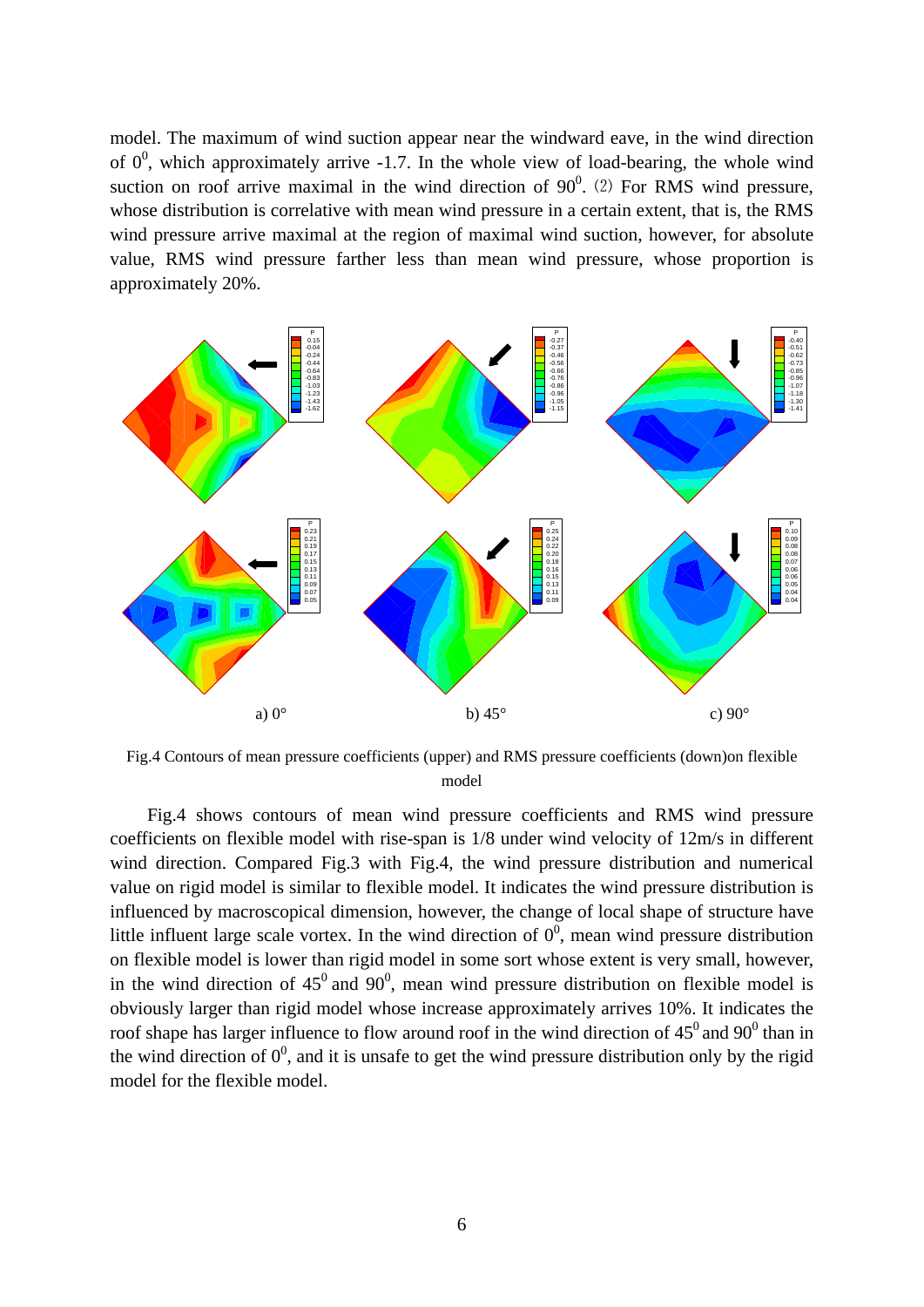

Fig.6 Power spectrum of fluctuate pressure on flexible model

Fig.5 and Fig.6 show the power spectrum of fluctuate pressure on Node 12 and Node 3 on rigid model and flexible model in the wind direction of  $0^0$  respectively. Fig.5 shows the low frequency fluctuating is dominant on Node 12, however, the high frequency fluctuating is dominant on Node 3, for the wind pressure distribution on rigid model. It indicates that Node 12 is in the region of separation and there is large scale vortex shedding near the Node 12. Fig.6 shows the low frequency fluctuating is dominant on Node 12 that is similar to the rigid model, however, the high frequency fluctuating appears obvious decaying on Node 3 that can be caused by aerodynamic damping , for the wind pressure distribution on flexible model.

## ② **Vibration test of flexible model**

Fig.7 shows the amplitude frequency plot of acceleration on Node 7 under the wind velocity of 9m/s in the wind direction of 00.It indicates that the vibration of flexible model represents obvious forced vibration.Fig.8 shows the RMS of acceleration versus wind velocity of Model-1and Model-2 in the wind direction of 00.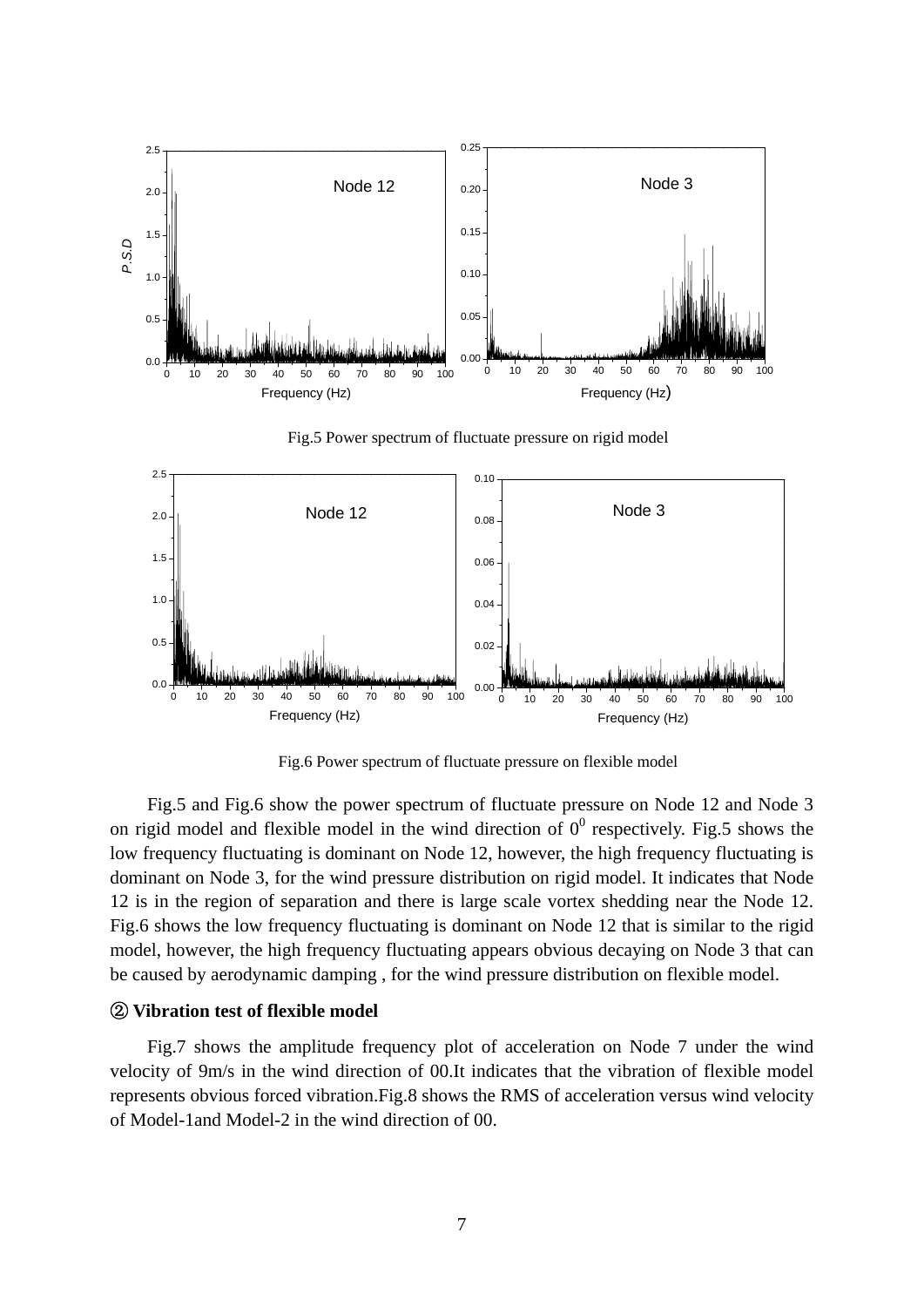

Fig.7 Amplitude frequency plot of acceleration Fig.8 RMS of acceleration versus wind velocity

The random decrement technique was adopted to identify the added mass and the dynamic damping. Their variation with wind speed, exposure, structural stiffness and vibration mode shape were analyzed especially. From these researches, it shows that the wind-induced dynamic responses of tension structures can be characterized by broadband and forced vibration process; the dominant vibration modes of structure is strongly effected by the distribution of wind load; the effect of aerodynamic damping is more significant than added mass, especially for lower vibration modes of structures, in that case, the damping ratio can reach to about 15%(showed in Fig.9); the magnitude of added mass is only about 1 time of structural mass(showed in Fig.10); aeroelastic instability of entire structure haven't occurred in all of the experiments, but for some cases, some measurement point appeared local aeroelastic instability (showed in Fig.11).



Fig.9 Aerodynamic damping versus wind velocity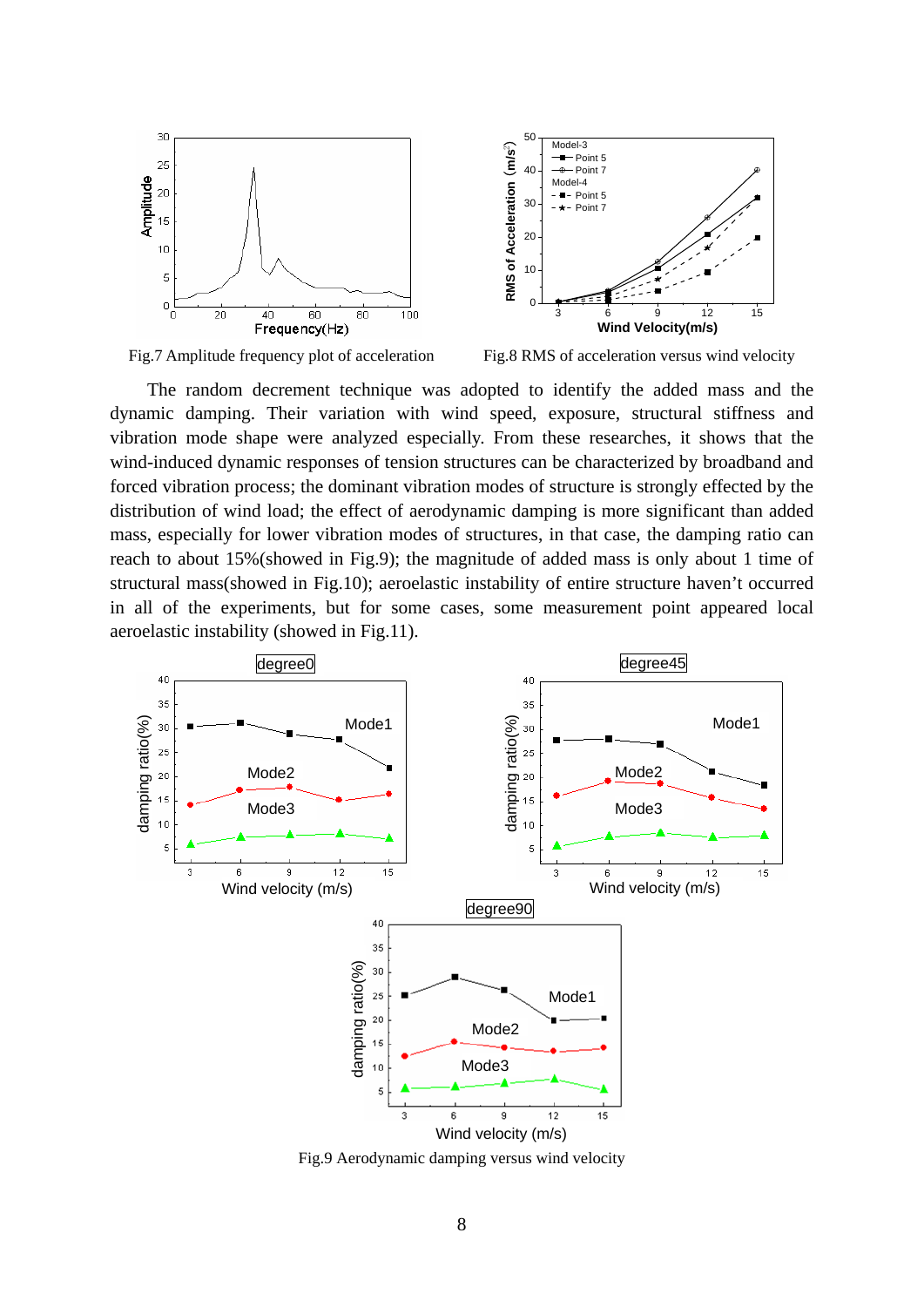

Fig.10 Added mass versus wind velocity



Fig.11 Random decrement signature of point with negative aerodynamic damping

## **4. CONCLUSIONS**

This study focused on the interaction between wind and cable/membrane structure. The following conclusions are made:

⑴ The dominant vibration modes of structure are strongly effected by the distribution of wind load.

⑵ The effect of aerodynamic damping is more significant than added mass, especially for lower vibration modes of structures, in which case the damping ratio can reach 15%.

⑶ The magnitude of added mass is only about 1 time of structural mass.

⑷ Aeroelastic instability of entire structure haven't occurred in all experiments, but in some